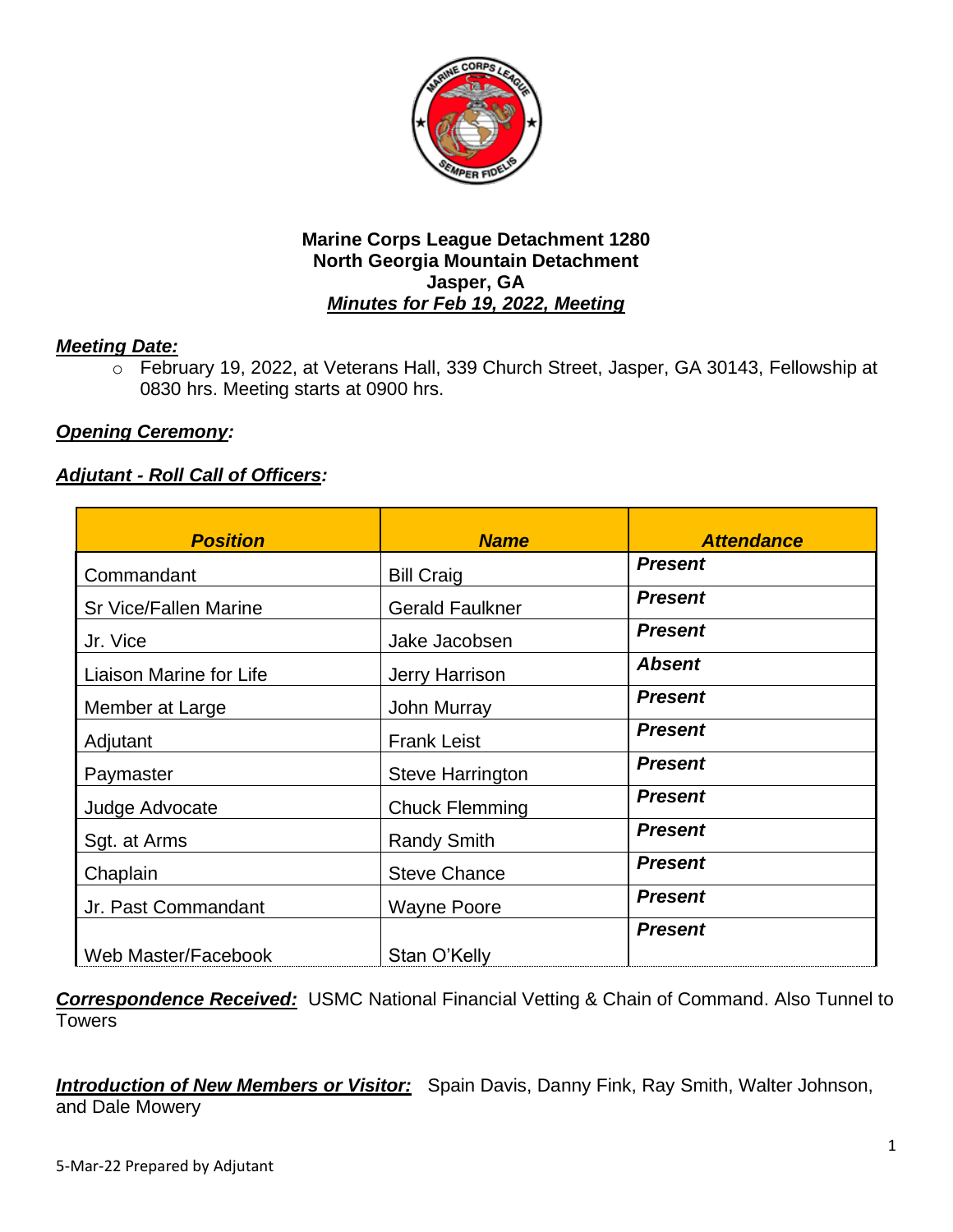

# *Officer's Reports:*

# *Old Business: Commandant-Bill Craig*

- o Fallen Marine Uniforms-Members to be fitted
- o Form committee for Internal Audit
	- o *Bill Craig, Gerald Faulkner, & Steve Harrington*
- o Searching for a new Coordinator for Toys for Tots

# *New Business: Commandant-Bill Craig*

- o Birthday Celebration for February: **Jim Elrod and Skee-bo Wickham**
- o Discuss nominations for Marine of the Year and Associate of the Year to National
- $\circ$  Confirm who is attending Iwo Jima Ceremony Monday, Feb 21 at Hiawassee detachment
	- o *Bill Craig, Gerald Faulkner, John Murray, Chuck Flemming, Jimmy Hammontree, & Wayne Poore*
- o Discuss Suicide Statistics-22 per day for Veterans
- o Discuss Board Meeting
- o Discuss Spring Cookout-*Ken Hulsey Coordinator in May*
- $\circ$  Discuss Memorial and 4<sup>th</sup> of July holiday weekend Raffle
	- o Need Volunteers to obtain donations: *Tony Chiavarini, Wayne Poore, Bill Craig, Spain Davis, and Danny Fink*
- o Discuss election committee for new officers in May
	- o Led by *Steve Chance, Jim Elrod, and John Murray*
- o Marketing-Ad's-Pickens Progress, Knows Pickens, & Smoke Signals
- o Discuss Detachment Polo Shirts
	- o Detachment pays for Logo, which is \$50.00, and members pay for the polo shirt at an estimate cost of \$25.00 each. *Motion from Chuck Flemming to approve the Logo be paid by the detachment. Second by Randy Smith. Motion approved*.
	- o Commandant handed out Certificate of Appreciation to John Murray and Tony Chiavarini for their support for the Toys for Tots campaign.

#### *Senior Vice Commandant/Services/Fallen Marine Officer –Gerald Faulkner*

- o After action report on Valentine Party Social Feb 14th
- o Monthly Social March 17th St Patrick's Day Green Beer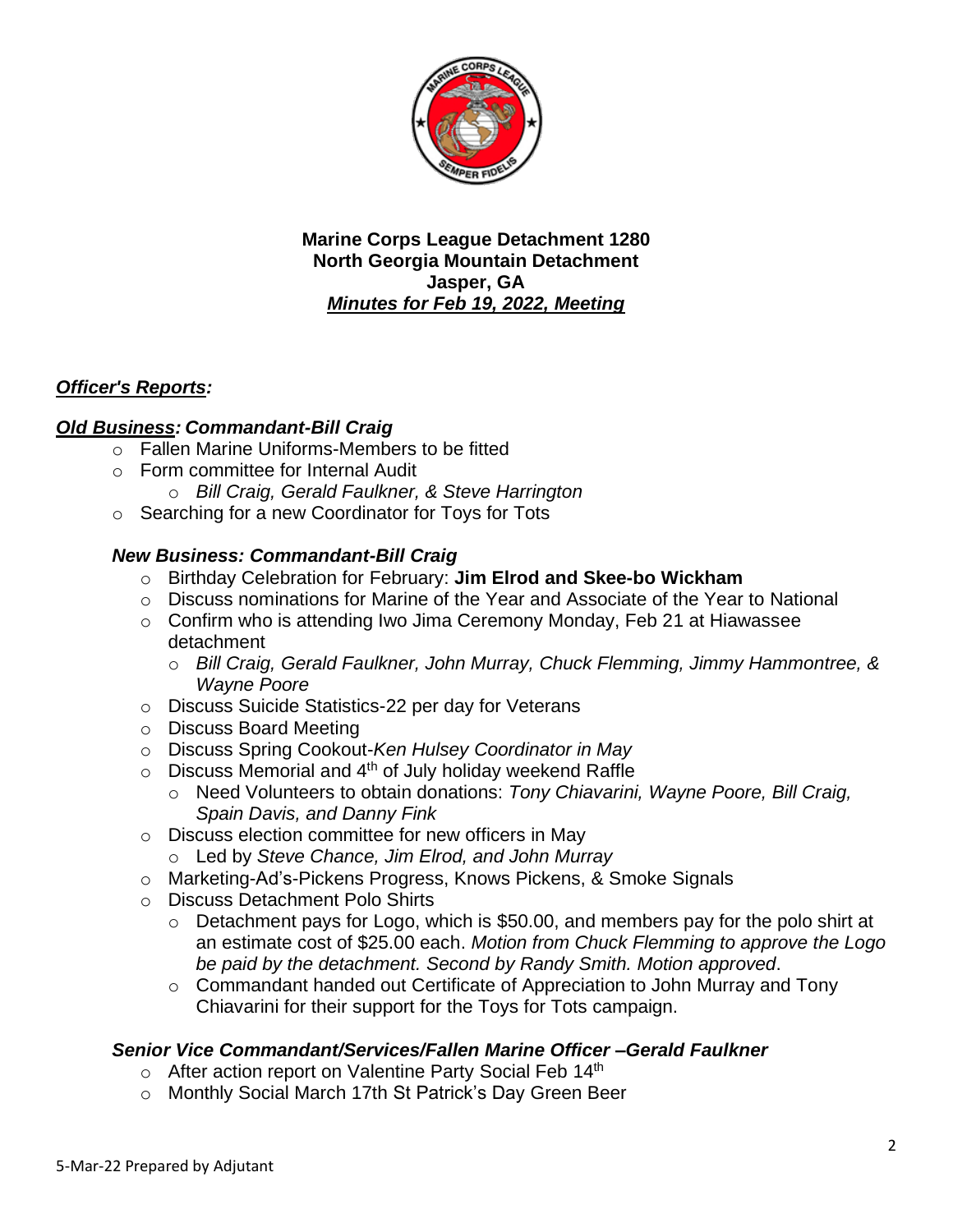

# **Jr. Vice Commandant- Jake Jacobson-**No Report

# *Judge Advocate Chuck Fleming*

o Discuss concerns regarding getting current communication to members either by Voice Mail, email, or our Web site. Stan O'Kelly will research the web site.

*Junior Past Commandant – Wayne Poore-*We may want to ask one of the members wives if they would be interested in being the Toys for Tots coordinator?

#### *Adjutant-Frank Leist*

- o Adjutant's Regular Meeting Report on Jan 15, 2022, was transmitted via email
- o Reminder we have an active Voice Mail Service for the Detachment it is 706.253.0459
- $\circ$  Reminder we are using designated email specially for the Detachment *["usmcdetach1280@gmail.com"](file:///C:/Users/Frank/Documents/USMC%20Det%20Jasper/Minutes/usmcdetach1280@gmail.com)*
- o *Motion from Wayne Poore to approve the January 15, 2022, minutes and second by Jake Jacobson. Motion approved.*

# *Paymaster-Steve Harrington*

- Checking account Balance as of January 31, 2022-\$13,481.37
- Start preparing and filing IRS Form N990-Due March 31, 2022-*Action taken done*
- Start preparing renewal for Non-Profit Status-Due March 31, 2022
- Motion from Tony Chiavarini to approve the Financial Report, and second by Danny Fink. Motion approved.